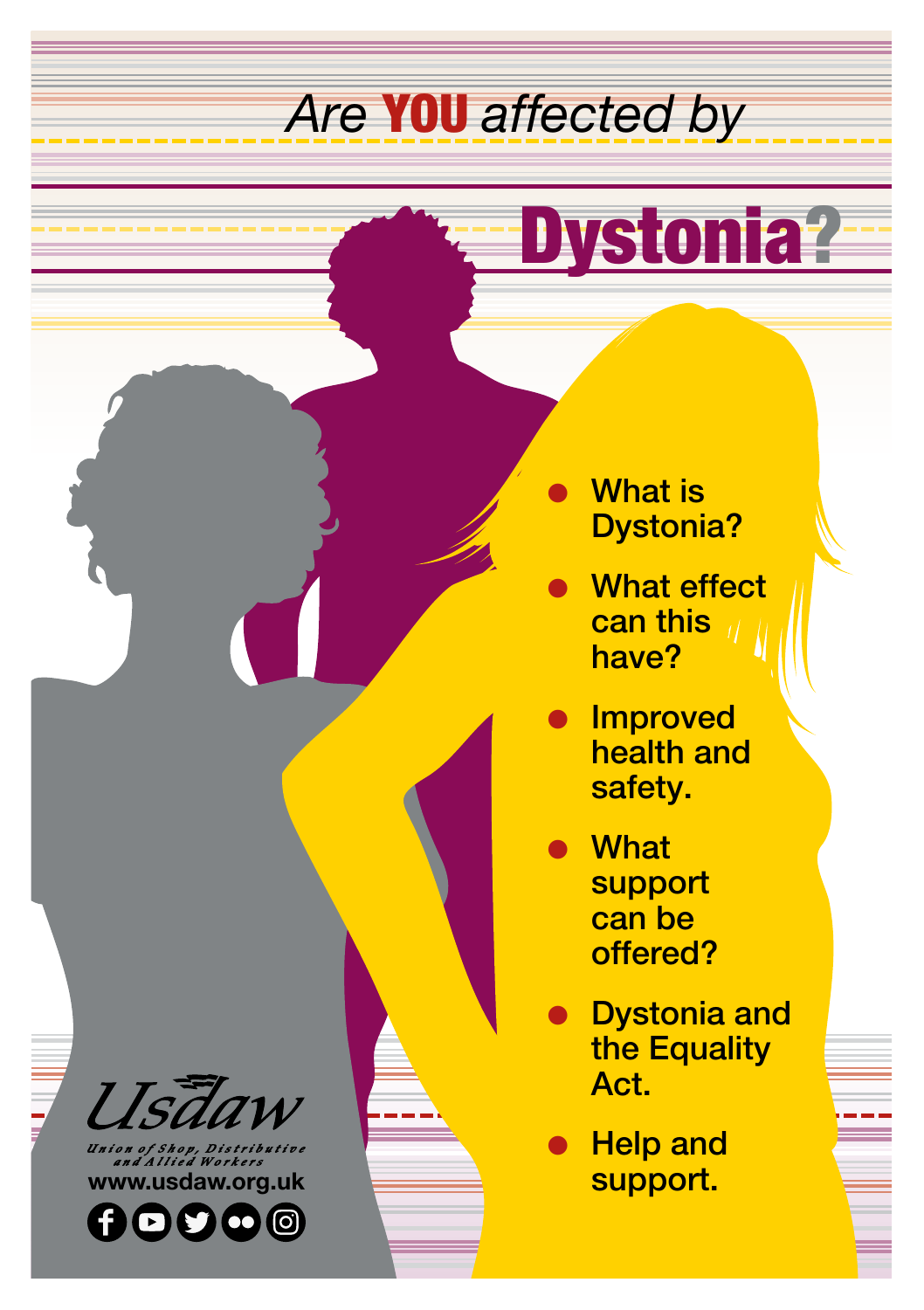#### **What is Dystonia?**

Dystonia is an uncontrollable, and sometimes painful, neurological movement disorder. This means that the condition is caused by the brain sending the wrong signals to muscles in various parts of the body. This makes the muscles contract and spasm, which can cause the person affected to make repetitive movements, twitch, or in some cases have their whole body twist into uncomfortable positions. The spasms can be sustained, so that the person is affected for long periods, or can happen on and off.

# **What effect can this have?**

Each person who has Dystonia is different and will be affected in different ways, and as there are also many types of Dystonia, the possible effects are wide ranging.

Day-to-day, it is likely that people with Dystonia will have techniques and treatments that help them to manage their symptoms.

However, as Dystonia can cause issues with co-ordination, tremors and cramps, people may find holding objects or performing delicate movements difficult. Tasks that involve holding items such as money or operating a till can actually make symptoms worse.

Dystonia can be made worse by stress, and if a person's face or neck is affected, interacting with customers or colleagues may make the person feel under added pressure. This may mean that they feel unable to perform their usual job role, or may require time away from it to practice stress management techniques.

Some people with Dystonia do experience very serious pain, and this can mean that they are unable to perform regular duties or may need additional time and support in order to do so, or may require time away from their work to perform their pain management treatments.

## **What support can be offered?**

It is important to remember that Dystonia is uncontrollable and the movements the affected person makes are involuntary. This means that the person affected is not able to stop or control the spasms while they are happening. Some ways to support people with Dystonia might include:

- Recognising that medication can play an important role in managing Dystonia, and we can support members by ensuring they have the facilities and time to stick to their regime.
- Awareness of secondary symptoms and the effects they can have on a person with Dystonia, meaning that they can feel comfortable in being honest about any issues they are experiencing.
- Recognising that the symptoms of Dystonia can be intermittent, and that just because a person is not always visibly affected, the condition does still affect them.
- l Mobility issues may require amended duties or regular breaks, as tiredness can cause the symptoms to become worse.
- Physical relaxation, regular breaks and keeping stress levels low are all very important to keep the symptoms of Dystonia under control.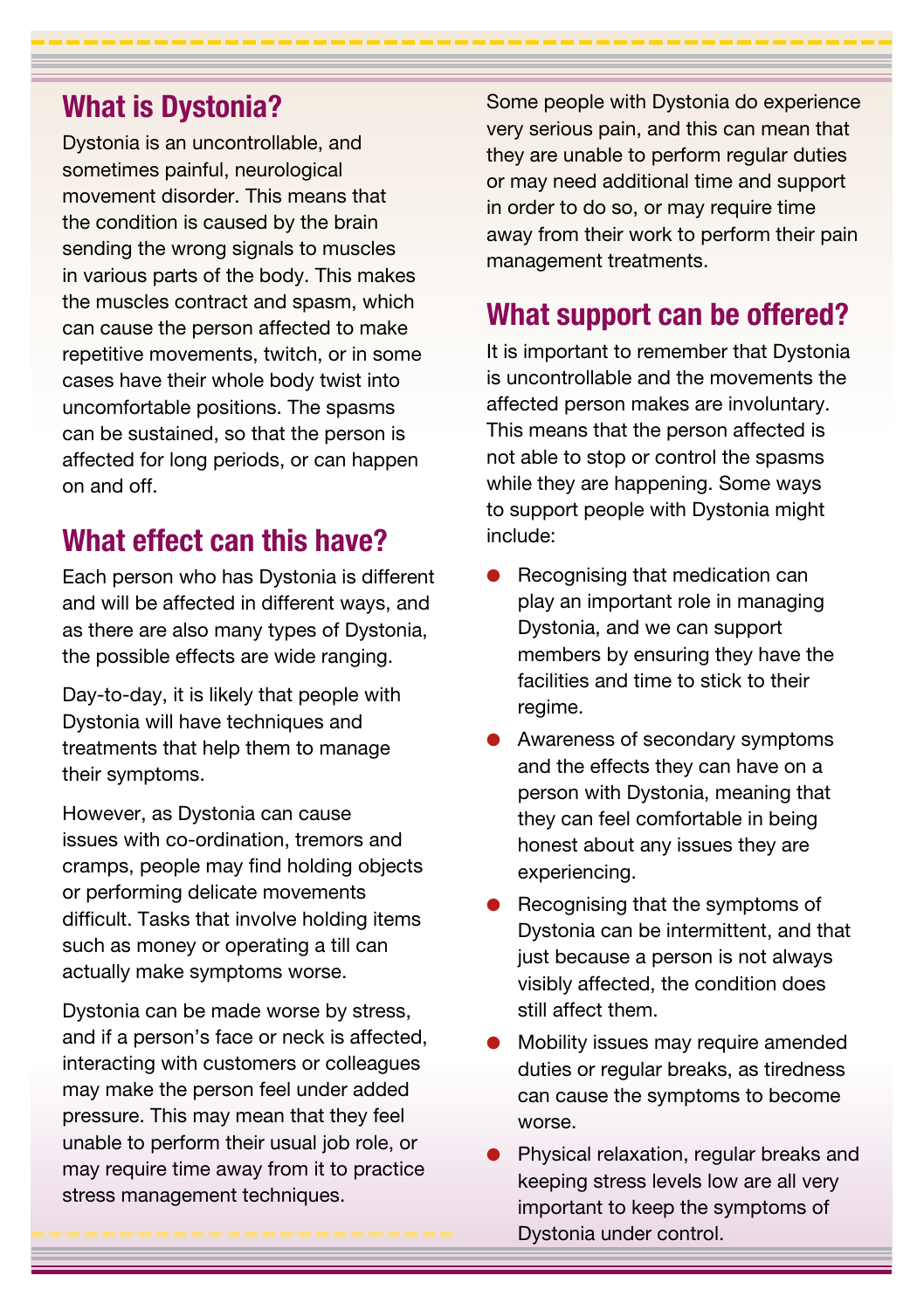#### **Dystonia and the Equality Act**

Most members with Dystonia will not think of themselves as disabled. However it may be in the interests of members to show they are disabled because then they would be protected under the Equality Act.

A person is disabled if they *"have a physical or a mental impairment which has a substantial, long term, adverse effect on their ability to carry out day-to-day activities."*

Very few disabilities are automatically covered by the Equality Act with the exception of HIV, Cancer, Multiple Sclerosis, severe disfigurement, and being registered blind or partially sighted. Everyone else will have to show that they fit the above definition.

## **Living with Dystonia**

**Dystonia is an uncontrollable, and sometimes painful, neurological movement disorder. This means that the condition is caused by the brain sending the wrong signals to muscles in various parts of the body. This makes the muscles contract and spasm, which can cause the person affected to make repetitive movements, twitch, or in some cases have their whole body twist into uncomfortable positions.** 

If you can show that the member meets this definition you will have a much stronger case in arguing that the employer should support the member and make reasonable adjustments.

When deciding if a member is covered by the Equality Act, you need to consider the following five questions:

#### **1. Does the member have a physical or mental impairment?**

Dystonia is a neurological movement disorder and therefore clearly physical.

**2. Is it more than a trivial condition?**

The severity of the condition differs between individuals, for some it can be a twitch, or repetitive movements, for others their whole body can twist into uncomfortable positions. The spasms can be for long periods or they can happen on and off. Reps would have to show that the impact on the member's life is more than trivial or minor.

**3. Has the condition lasted or will the condition last for more than 12 months?**

The member needs to show that the condition has, or will, last for more than 12 months. The member does not have to be constantly suffering and fluctuating conditions such as Dystonia can be counted.

#### **4. What would happen if they stopped taking their medication?**

Employers sometimes argue that the member is not disabled because their condition is controlled by medication. However, in deciding whether or not someone is disabled, they must be assessed as if they were not taking their medication. This is because medication only controls the symptoms but does not cure the condition.